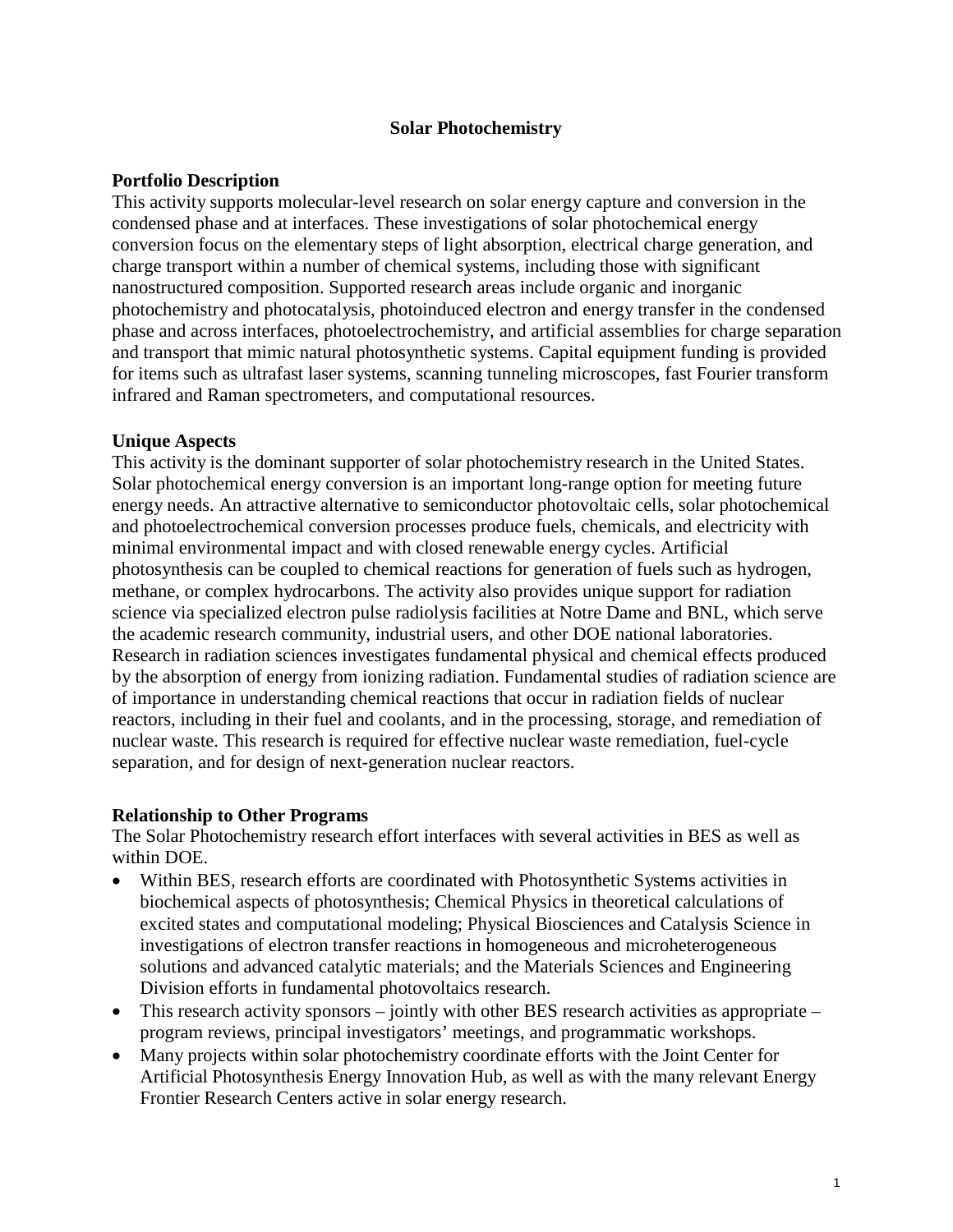- The work of solar photochemistry is relevant to the DOE Office of Energy Efficiency and Renewable Energy (EERE) activities in its Solar Energy Technologies program on photovoltaics and its Fuel Cells Technologies program.
- The radiation sciences activity in the Solar Photochemistry program is closely coordinated with the BES Condensed Phase and Interfacial Molecular Sciences in the physical and chemical aspects of radiolysis.
- There are also important interfaces between the radiation sciences activity and the DOE Office of Environmental Management activities in waste remediation and Office of Nuclear Energy activities on nuclear reactors, and nuclear waste processing and storage.

# **Significant Accomplishments**

Significant advances in this program are found in the understanding and control of the fundamental processes for harvesting the energy from sunlight. These include the light harvesting of solar photons, the subsequent separation of charge through electron transfer, and the generation of electric power or the catalytic production of fuels.

- Many of these advances result from past investigations of model photosynthetic systems and their emulation. Researchers have discovered unexpected quantum coherence in energy transfer within the light absorbing antenna complexes of natural photosynthetic systems, which enables the absorbed light to spread out and sample the physical space of the chromophores and find the right place for electron transfer charge separation.
- In research on quantum dot nanoparticles, scientists have predicted and confirmed the generation of two electron hole pairs through absorption of a single photon. A vision for a new generation of solar cells has been envisioned, labeled "third generation," that will exceed the Shockley-Queisser limit on present solar cell efficiencies.
- In systems for artificial photosynthesis, investigators have developed molecular models for light to chemical energy conversion. This work has refined the models of electron transfer and charge transport in organic complexes that are the backbone of advances in organic and polymeric "plastic" solar cells.
- Advances in homogeneous catalysis of photo- induced water splitting have led to the synthesis of many thousand inorganic catalysts within the past several years. A new field in photon driven fuel production has been created with the study of molecules located at solid surfaces where new pathways exist for charge transfer-induced catalysis.
- Many novel nanostructures of semiconductor electrodes have been developed for the photoelectrolysis of water and reduction of  $CO<sub>2</sub>$  to multi-carbon compounds. This research in Solar Photochemistry has formed the basis of the Joint Center for Artificial Photosynthesis Energy Innovation Hub and of a half dozen Energy Frontier Research Centers focused on solar photoconversion.

# **Mission Relevance**

Solar photochemical energy conversion is an important option for generating electricity and chemical fuels and therefore plays a vital role in DOE's development of solar energy as a viable component of the nation's energy supply. Photoelectrochemistry provides an alternative to semiconductor photovoltaic cells for electricity generation from sunlight using closed, renewable energy cycles. Solar photocatalysis, achieved by coupling artificial photosynthetic systems for light harvesting and charge transport with the appropriate electrochemistry, provides a direct route to the generation of fuels such as hydrogen, methane, and complex hydrocarbons. Radiation